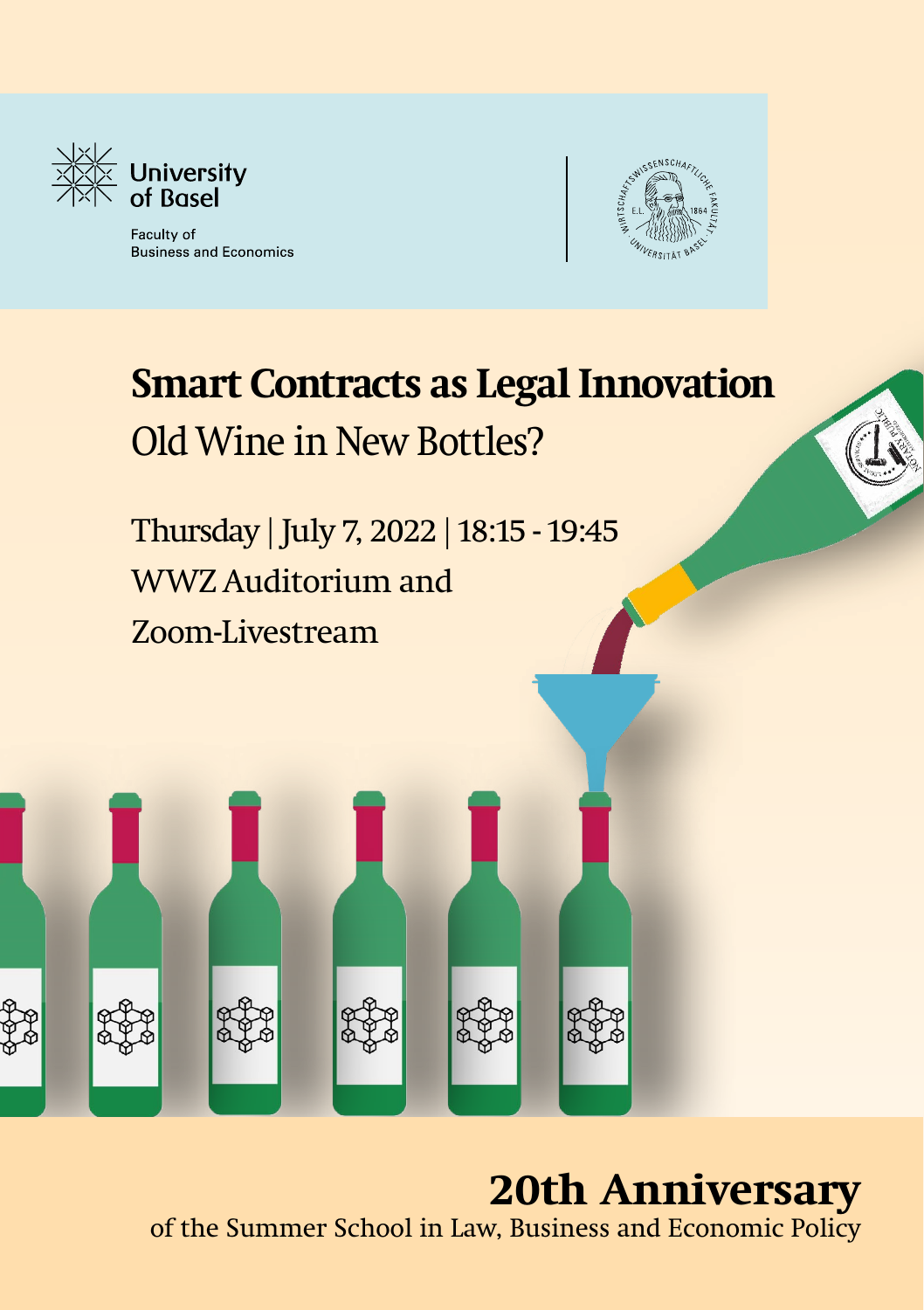# **Smart Contracts as Legal Innovation**

*Old Wine in New Bottles?* 

Thursday | July 7, 2022 | 18:15 - 19:45 WWZ Auditorium, Peter Merian-Weg 6, 4052 Basel and Zoom-Livestream

| 18.15 | <b>Welcome and Introduction</b> |
|-------|---------------------------------|
|       | Prof. Rolf Weder                |

- **Speaker**  Prof. Geoffrey P. Miller **18.25**
- **Panel Discussion** Prof. Aleksander Berentsen Prof. Fabian Schär Prof. Geoffrey P. Miller **19.00**

including Audience

**Apéro 19.45**

**Programme Innovations such as cryptoassets, decentral**ized finance, non-fungible tokens, decentralized autonomous organizations or the metaverse have in common a degree of reliance on "smart contracts" – agreements embodied in computer code that are self-executing in important respects. The talk will consider smart contracts as examples of the role of legal innovation in economic history, and will illustrate how these arrangements address problems long handled through other means: how to embed an agreement in such a way as to protect against ex post alteration; how to provide for reliable and consistent enforcement; how to deal with the problem of abusive, incompetent, or self-interested government; how to achieve clarity of interpretation and reduce the risk of disputes over meaning; and how to provide for fair, rapid and efficient resolution of disputes.

Prof. Geoffrey Miller is a leading scholar in the area of Law and Economics and its application to banking, finance and insurance at the School of Law of New York University (NYU) and author of a dozen books and more than 200 research papers. He teaches the Bachelor course "Fundamentals of Law and Economics" from July 11 to July 21 as part of the Summer School program 2022. Prof. Aleksander Berentsen and Prof. Fabian Schär are experts in the area of Blockchain, Cryptoassets, Decentralized Finance and Monetary Policy at the Faculty of Business and Economics of the University of Basel and authors of the very successful book on Bitcoin, Blockchain, and Cryptoassets published by MIT Press in 2020.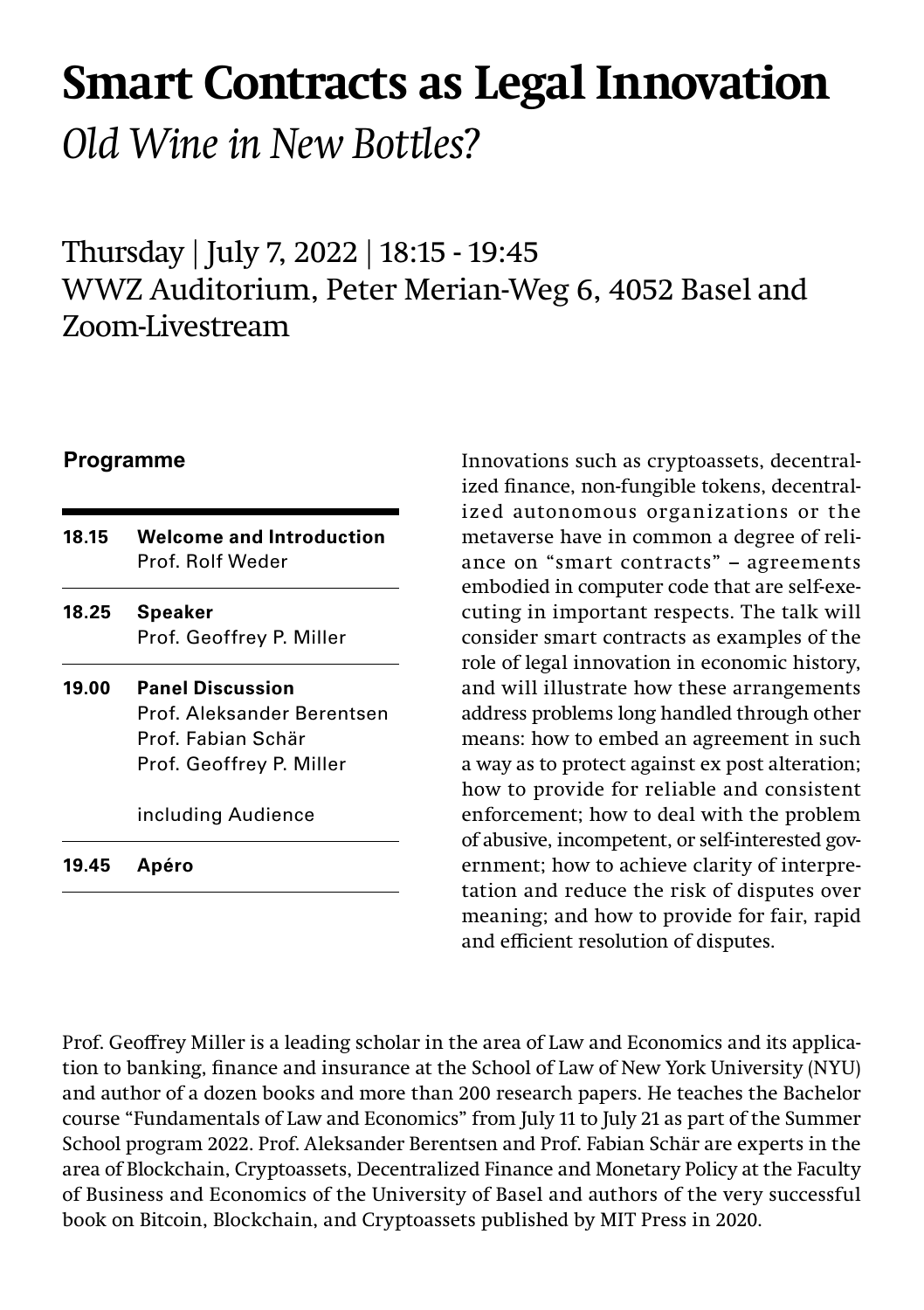

### **Prof. Geoffrey P. Miller /** Speaker

Stuyvesant Comfort Professor of Law and Director of the Center for Financial Institutions at the School of Law of New York University.



#### **Prof. Aleksander Berentsen /** Panelist

Professor of Economic Theory focusing on Monetary Policy, Blockchain and Cryptoassets at the Faculty of Business and Economics of the University of Basel.



#### **Prof. Fabian Schär /** Panelist

Professor for Distributed Ledger Technology (Blockchain) and FinTech at the Faculty of Business and Economics of the University of Basel.



#### **Prof. Rolf Weder** */* Host & Panel Chair

Professor of International Trade and European Integration at the Faculty of Business and Economics of the University of Basel and Dean of the faculty.